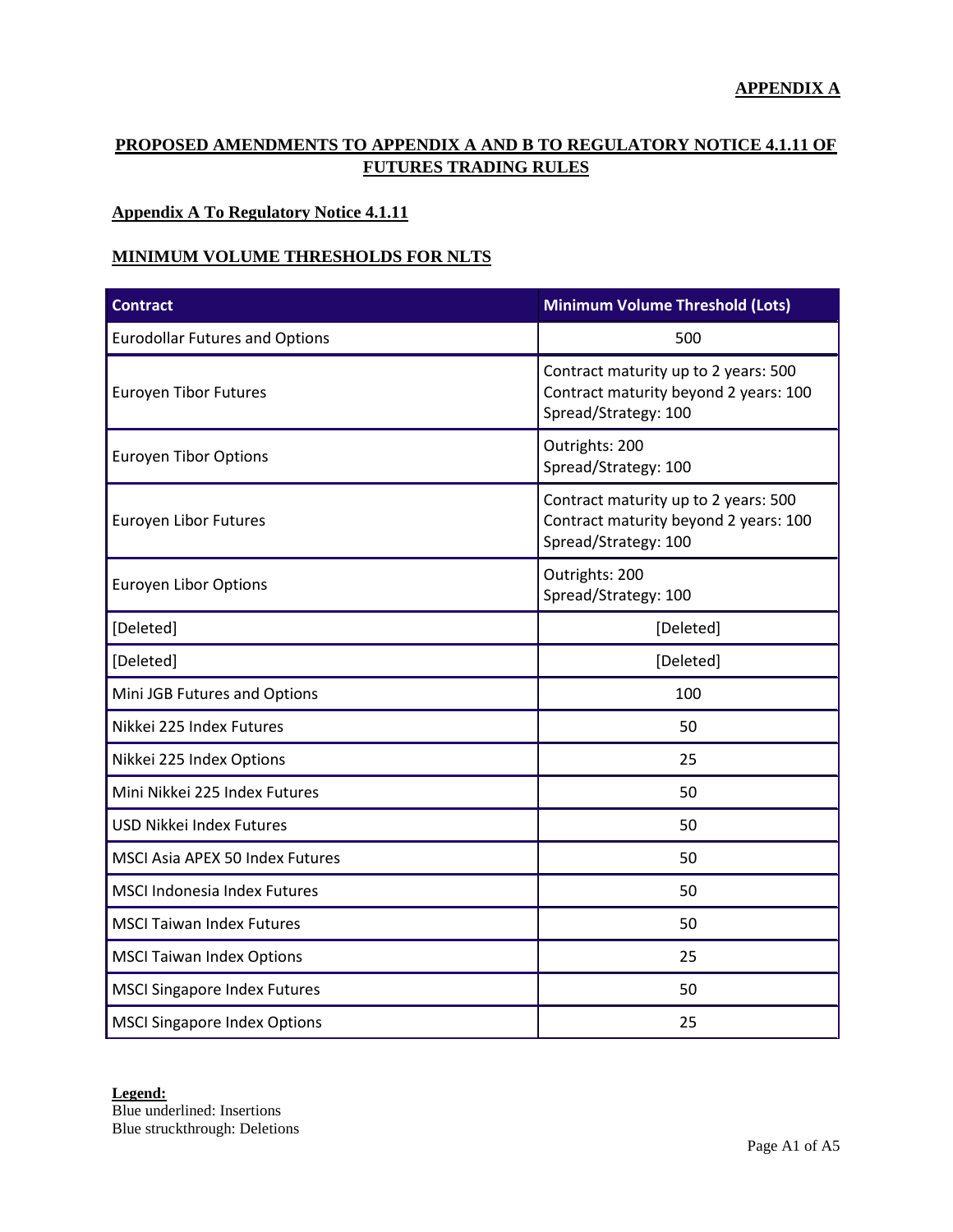| <b>Straits Times Index Futures</b>                                   | 50             |
|----------------------------------------------------------------------|----------------|
| <b>SGX EURO STO 50 Index Futures</b>                                 | 50             |
| SGX EURO STO 50 Index Options                                        | 25             |
| <b>SGX CNX Nifty Index Futures</b>                                   | 50             |
| <b>SGX CNX Nifty Index Options</b>                                   | 25             |
| <b>SGX FTSE China A50 Index Futures</b>                              | 50             |
| <b>JADE CPO Futures</b>                                              | 20             |
| Nikkei Stock Average Dividend Point Index Futures                    | 25             |
| <b>SGX Robusta Coffee Futures</b>                                    | 40             |
| <b>LME-SGX Copper Futures</b>                                        | 30             |
| <b>LME-SGX Primary Aluminium Futures</b>                             | 60             |
| <b>LME-SGX Zinc Futures</b>                                          | 60             |
| SICOM TSR 20 Rubber Contract                                         | 60             |
| SICOM RSS 3 Rubber Contract                                          | 60             |
| SGX TSI Iron Ore CFR China (62% Fe Fines) Index Futures              | 5              |
| <b>SGX Baltic Capesize Time Charter Average Futures</b><br>[Deleted] | 5<br>[Deleted] |
| <b>SGX Baltic Panamax Time Charter Average Futures</b><br>[Deleted]  | 5<br>[Deleted] |
| <b>SGX Supramax Time Charter Average Futures</b><br>[Deleted]        | 5<br>[Deleted] |
| <b>SGX Handysize Time Charter Average Futures</b><br>[Deleted]       | 5<br>[Deleted] |
| SGX Platts Singapore Fuel Oil 180cst Index Futures                   | 5              |
| SGX Platts Singapore Fuel Oil 380cst Index Futures                   | 5              |
| <b>SGX Singapore Visco Spread Futures</b>                            | 5              |
| SGX Platts Kerosene FOB Singapore Index Futures                      | 5              |
| SGX Platts Gasoil FOB Singapore Index Future                         | 5              |
| <b>SGX Singapore Regrade Spread Futures</b>                          | 5              |
| SGX Platts Naphtha CFR Japan Index Futures                           | 5              |

Blue underlined: Insertions Blue struckthrough: Deletions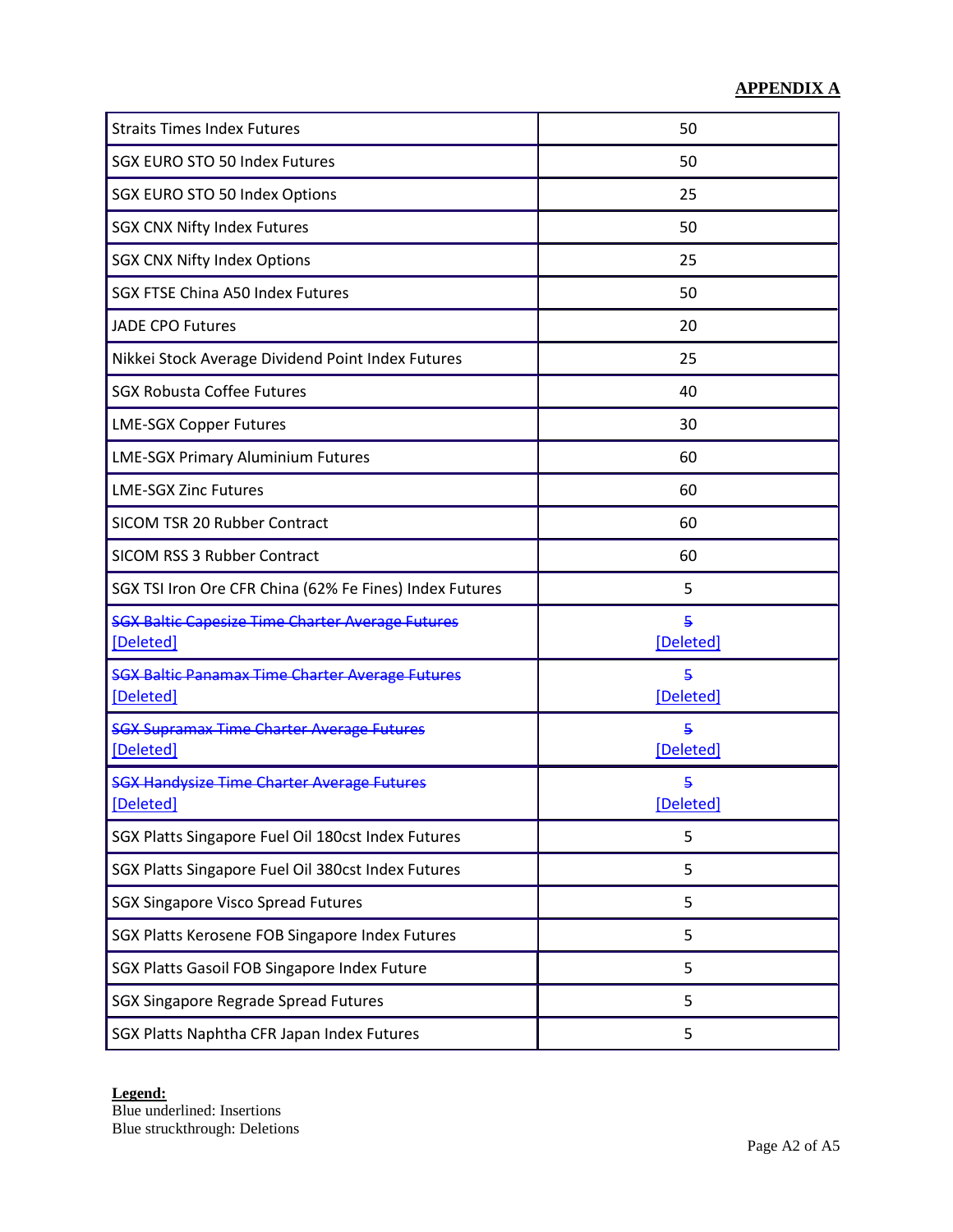#### **Appendix B To Regulatory Notice 4.1.11 of Futures Trading Rules**

#### **MINIMUM TICK SCHEDULE FOR NEGOTIATED LARGE TRADES**

| <b>Contract</b>                       | <b>Market Tick Size</b>                                                                                                           | <b>NLT Tick Size</b>                             |
|---------------------------------------|-----------------------------------------------------------------------------------------------------------------------------------|--------------------------------------------------|
| <b>Eurodollar Futures and Options</b> | Spot<br>0.0025 point (US\$6.25)<br>Subsequent contract months<br>0.0050 point (US\$12.50)                                         | All<br>0.0001 point (US\$0.25)                   |
| <b>Euroyen Tibor Futures</b>          | Spot and subsequent 3 contract<br>months<br>0.0025 point (¥625)<br>5 <sup>th</sup> contract month onwards<br>0.005 point (¥1,250) | $\underline{\mathsf{All}}$<br>0.001 point (¥250) |
| <b>Euroyen Tibor Options</b>          | 0.005 point (¥1,250)                                                                                                              | 0.001 point (¥250)                               |
| <b>Euroyen Libor Futures</b>          | Spot and subsequent 3 contract<br>months<br>0.0025 point (¥625)<br>5 <sup>th</sup> contract month onwards<br>0.005 point (¥1,250) | All<br>0.001 point (¥250)                        |
| <b>Euroyen Tibor Options</b>          | 0.005 point (¥1,250)                                                                                                              | 0.001 point (¥250)                               |
| [Deleted]                             | [Deleted]                                                                                                                         | [Deleted]                                        |
| [Deleted]                             | [Deleted]                                                                                                                         | [Deleted]                                        |
| Mini JGB Futures and Options          | ¥0.01 per ¥100 face value<br>(41,000)                                                                                             | ¥0.01 per ¥100 face value<br>(41,000)            |
| Nikkei 225 Index Futures              | 5 index points (¥2,500)                                                                                                           | $0.01$ index point (¥5)                          |
| Nikkei 225 Index Options              | 1 index point (¥500)                                                                                                              | $0.01$ index point (¥5)                          |
| USD Nikkei 225 Index Futures          | 5 index points (US\$25)                                                                                                           | 0.01 index point (US\$0.05)                      |
| Mini Nikkei 225 Index Futures         | 1 index point (¥100)                                                                                                              | 0.01 index point $(41)$                          |
| MSCI Asia APEX 50 Index Futures       | 0.5 index point (US\$25)                                                                                                          | 0.01 index point (US\$0.50)                      |
| <b>MSCI Indonesia Index Futures</b>   | 5 index points (US\$10)                                                                                                           | 0.01 index point (US\$0.02)                      |
| <b>MSCI Taiwan Index Futures</b>      | 0.1 index point (US\$10)                                                                                                          | 0.01 index point (US\$1.00)                      |

#### **Legend:**

Blue underlined: Insertions Blue struckthrough: Deletions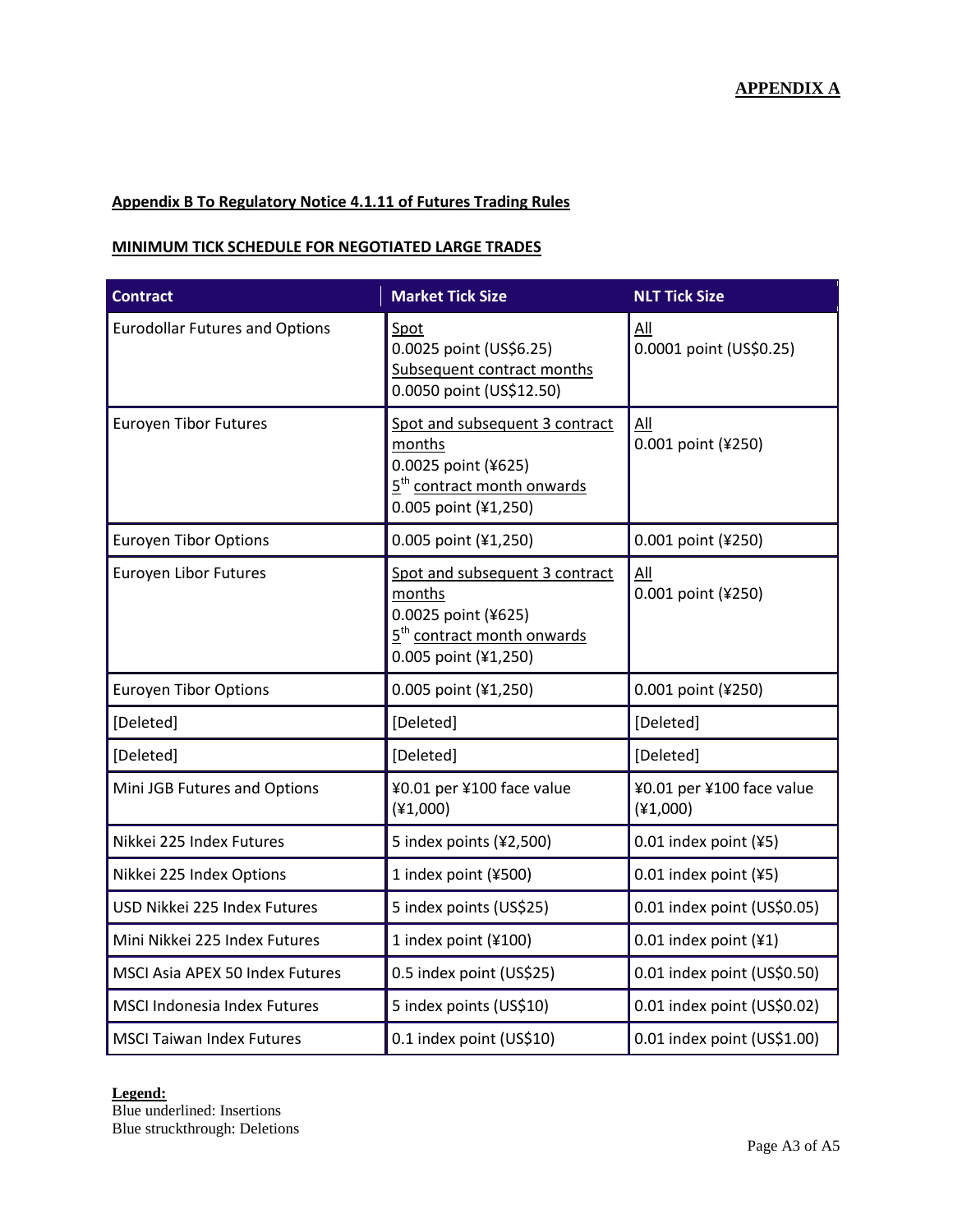| <b>MSCI Taiwan Index Options</b>                                               | 0.01 index point (US\$1.00)   | 0.01 index point (US\$1.00)   |
|--------------------------------------------------------------------------------|-------------------------------|-------------------------------|
| MSCI Singapore Index Futures and<br>Options                                    | 0.1 index point (S\$20)       | 0.01 index point (S\$2.00)    |
| <b>Straits Times Index Futures</b>                                             | 1 index point (S\$10)         | 0.01 index point (S\$0.10)    |
| <b>SGX EURO STO 50 Index Futures</b>                                           | 1 index point (S\$10)         | 0.01 index point (US\$0.10)   |
| SGX EURO STO 50 Index Options                                                  | 0.1 index point (S\$1)        | 0.01 index point (US\$0.10)   |
| <b>SGX CNX Nifty Index Futures</b>                                             | 0.5 index point (US\$1)       | 0.01 index point (US\$0.02)   |
| <b>SGX CNX Nifty Index Options</b>                                             | 0.1 index point (US\$0.20)    | 0.01 index point (US\$0.02)   |
| <b>SGX FTSE China A50 Index Futures</b>                                        | 5 index points (US\$5)        | 0.01 index point (US\$0.01)   |
| Nikkei Stock Average Dividend Point<br><b>Index Futures</b>                    | $0.1$ index point (¥1,000)    | $0.01$ index point (¥100)     |
| <b>SGX Robusta Coffee Futures</b>                                              | US\$ 1 per tonne              | US\$ 1 per tonne              |
| <b>LME-SGX Copper Futures</b>                                                  | S\$1.00 per tonne             | S\$0.25 per tonne             |
| <b>LME-SGX Primary Aluminium Futures</b>                                       | S\$0.50 per tonne             | S\$0.25 per tonne             |
| <b>LME-SGX Zinc Futures</b>                                                    | S\$0.50 per tonne             | S\$0.25 per tonne             |
| SGX TSI Iron Ore CFR China (62% Fe<br>Fines) Index Futures                     | US\$0.01 per metric tonne     | US\$0.01 per metric tonne     |
| <b>SGX Baltic Capesize Time Charter</b><br><b>Average Futures</b><br>[Deleted] | US\$1.00 per day<br>[Deleted] | US\$1.00 per day<br>[Deleted] |
| <b>SGX Baltic Panamax Time Charter</b><br><b>Average Futures</b><br>[Deleted]  | US\$1.00 per day<br>[Deleted] | US\$1.00 per day<br>[Deleted] |
| <b>SGX Supramax Time Charter Average</b><br><b>Futures</b><br>[Deleted]        | US\$1.00 per day<br>[Deleted] | US\$1.00 per day<br>[Deleted] |
| <b>SGX Handysize Time Charter Average</b><br><b>Futures</b><br>[Deleted]       | US\$1.00 per day<br>[Deleted] | US\$1.00 per day<br>[Deleted] |
| SGX Platts Singapore Fuel Oil 180cst<br><b>Index Futures</b>                   | US\$0.01 per metric tonne     | US\$0.01 per metric tonne     |
| SGX Platts Singapore Fuel Oil 380cst<br><b>Index Futures</b>                   | US\$0.01 per metric tonne     | US\$0.01 per metric tonne     |